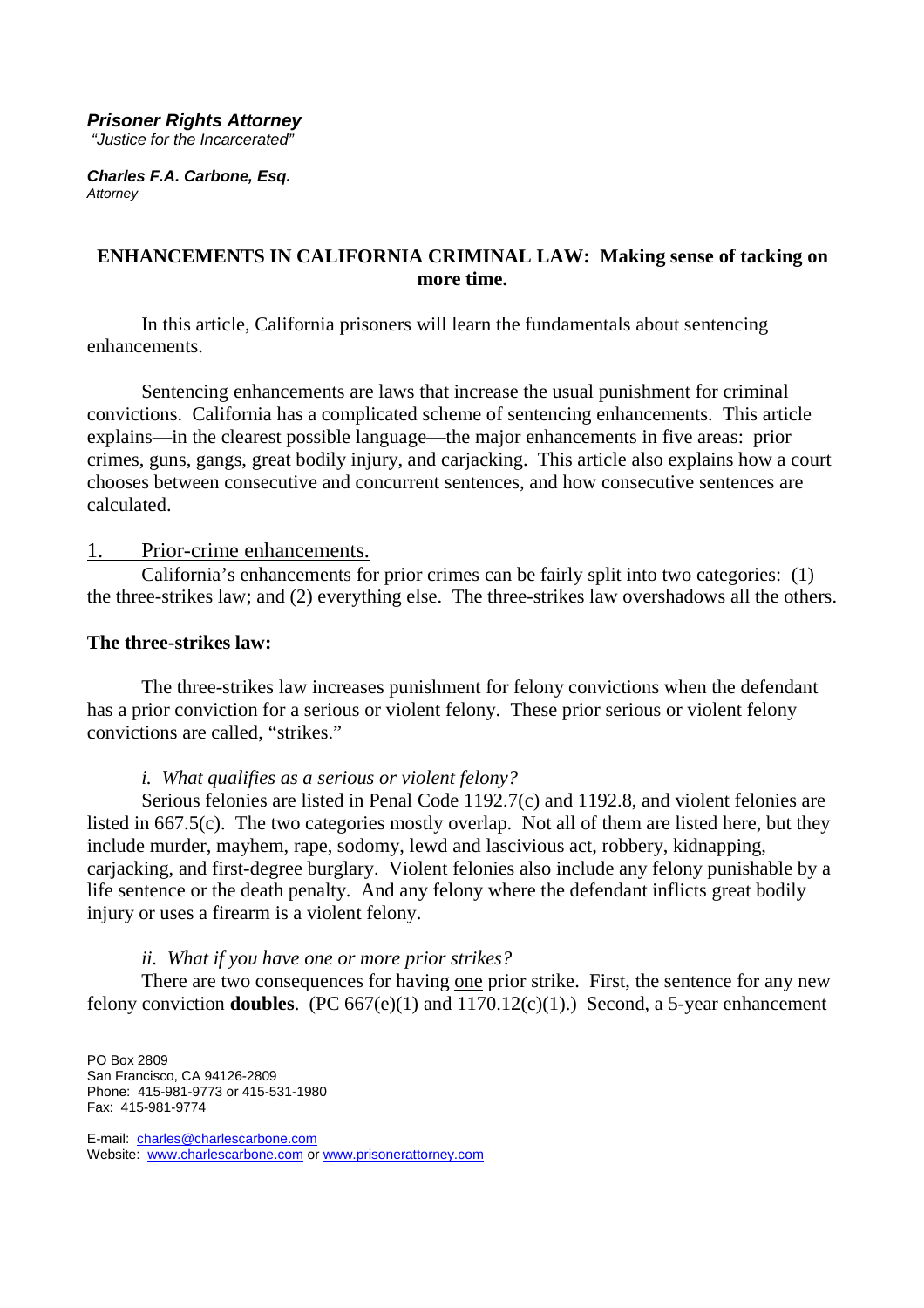applies in addition to the doubling if the new felony is "serious" felony.  $(667(a))$ 

The consequences are much worse if you have two or more prior strikes. In that case,

the three-strikes law calls for a 25-to-life sentence for *any* new felony.

*iii. Do juvenile convictions count as strikes?*

 Sometimes. Penal Code 667(d)(3) and 1170.12(b)(3) set four conditions that must be met for a juvenile conviction to count as a strike: (1) the minor was at least 16 years old when he committed the prior crime; (2) the minor was found fit to be adjudicated in juvenile court for the prior; (3) the juvenile crime was a serious or violent felony; and (4) the minor has been adjudicated a ward of the court on the basis of committing a serious or violent crime. Juvenile convictions count as strikes only when all four conditions are satisfied.

# *iv. How to avoid a three-strike sentence if you have a prior strike.*

 Courts have the power to "strike the strike." This means they can choose to ignore prior strikes when they sentence for new crimes. (1385(a) and *People v. Superior Court (Romero)*, 13 Cal. 4th 497 (1996).) Courts can ignore one prior strike, or they can ignore all prior strikes and sentence the defendant entirely outside of the three-strikes law. There is one exception though. The 5-year enhancement always applies to a serious felony if the defendant has a prior strike. (PC 1385(b).)

 Unfortunately, there are no clear rules for when a court should "strike the strike." They do so when it is in the interests of justice. Courts also consider whether the defendant falls outside the spirit of the three-strike law. These are general rules and the court has wide latitude to make the decision.

# **Everything else:**

 California has several other sentencing enhancements for prior crimes. Here are some of the most common.

 A current conviction for a "serious" felony gets a 5-year enhancement if the defendant has a prior serious-felony conviction. (PC 667(a).) Also, a 3-year enhancement applies to "violent" felonies if the defendant served time in prison for a prior violent felony. (PC 667.5(a).) Additionally, a 1-year enhancement applies to any felony if the defendant served time in prison for a prior felony. (PC 667.5(b).)

 Defendants convicted of some sex-crimes also face strict enhancements. These crimes are listed in PC 667.6(e). A person convicted of a crime on the list receives a 5-year enhancement for *each* prior conviction on the list. (PC 667.6(a).) Even worse, if the defendant previously went to prison a crime on the list, the court imposes a 10-year enhancement for *each* prior prison term. (PC 667.6(b).)

 California also has enhancements for prior drug crimes. Convictions for narcotic offenses get a 3-year enhancement for *each* prior drug-crime conviction. (Health and Safety Code 11370.2(a).)

# 2. Gun enhancements.

 California has one gun enhancement that is so strict that it overshadows all the others: the 10-20-life enhancement. This article will also explain a few other gun enhancements.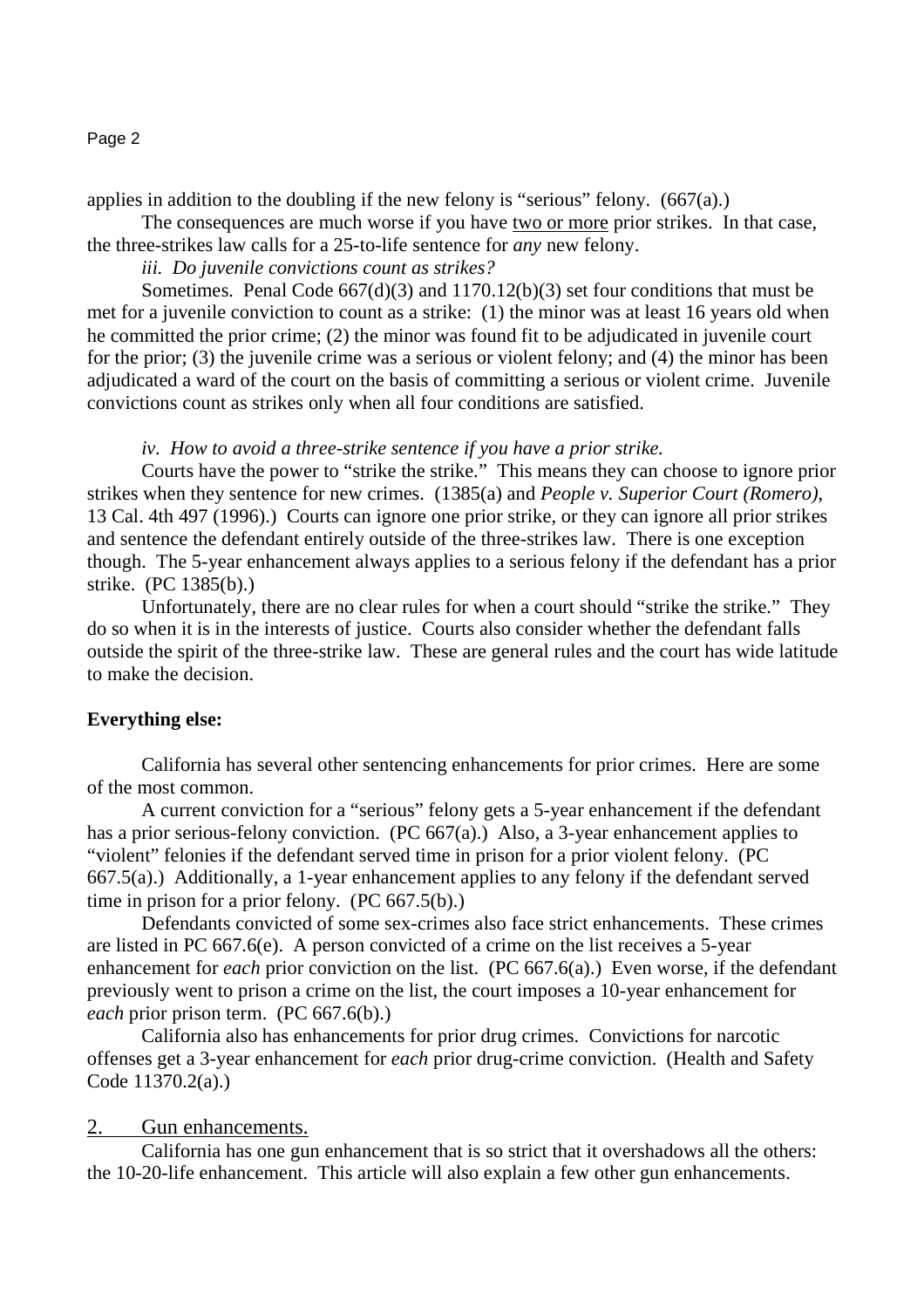#### **The 10-20-life enhancement:**

 Personally using a firearm during a violent felony will get you a 10-year, 20-year, or 25 to-life enhancement under PC 12022.53.

*i. What crimes are subject to the 10-20-life enhancement?*

 The 10-20-life enhancement applies to specific "violent" felonies. Penal Code 12022.53(a) lists 16 felonies that are considered "violent," including among others: murder, kidnapping, robbery, carjacking, and rape. In addition, any felony that carries a life sentence or the death penalty counts as a "violent felony." Attempts also trigger the enhancement, except for attempted assaults.

# *ii. What are the enhancements for using a gun during a violent felony?*

 The 10-20-life law creates three gun enhancements: (1) for using a gun; (2) for discharging a gun; and (3) for discharging a gun and causing great bodily injury or death.

 Anyone who "uses" a firearm during a violent felony is subject to a 10-year enhancement, even if the gun is not loaded, and even if the gun is broken and inoperable.

 Anyone who "discharges" a firearm during a violent felony is subject to a 20-year enhancement. This applies anytime the trigger is pulled, even if the gun misfires and does not fire a bullet.

 Anyone who "discharges a firearm and causes great bodily injury or death" is subject to a 25-years-to-life enhancement. This enhancement can apply even when the victim was not hit by a bullet. So long as the defendant's actions of discharging the gun caused the injury, the enhancement applies. For example, *People v. Palmer* (2005) 35 Cal. App. 4th 1141, imposed the 25-to-life enhancement where the victim (who was not hit by a bullet) broke an ankle trying to run from the defendant who fired the gun. The enhancement does not apply, however, if the defendant causes great bodily injury or death only to an accomplice.

#### *iii. What if someone else used or discharged the gun?*

 The 10-20-life enhancements apply only if a defendant "personally" uses or discharges a firearm, so the enhancements do not apply if an accomplice or co-defendant had the gun. There is, however, one exception for gang crimes. Where the *defendant* committed a streetgang crime (PC 186.22), and *anyone with the defendant* used, discharged, or discharged and caused great bodily injury or death, then the defendant can receive the enhancement even if he did not personally use the gun.

## **General enhancements for having a gun during a felony:**

 There are different enhancements for being "armed" during a felony and "using a gun" during a felony.

#### *i. What is the difference between being "armed" and "using" a gun?*

 A person is "armed" anytime a gun is readily accessible. The person does not need to be carrying the gun so long as they can readily obtain it. For example, if guns and drugs are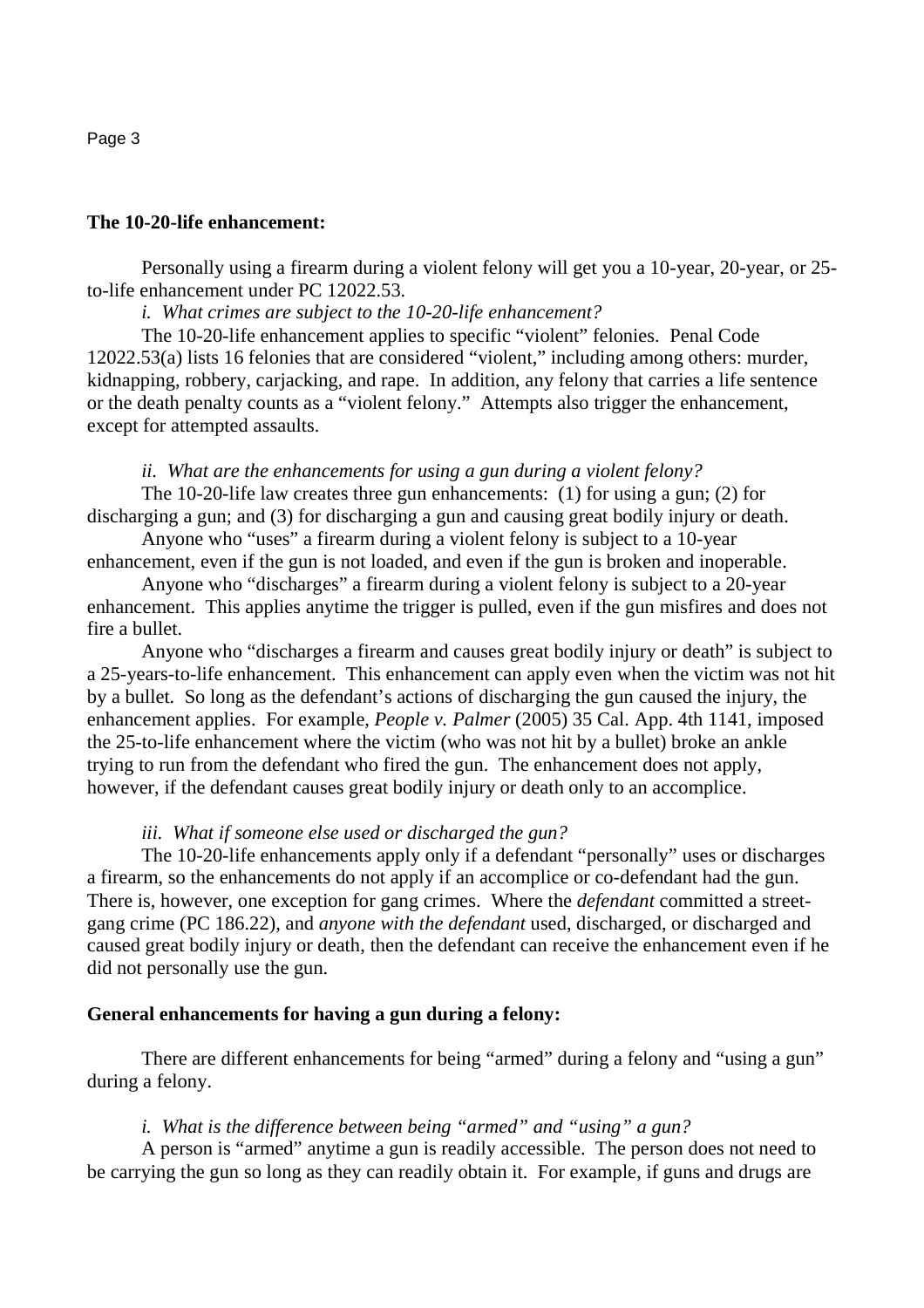found in a bedroom closet, the defendant is "armed" because the gun was readily accessible during the crime of drug possession. Also, aiders and abettors are considered "armed" even if they are not personally armed.

 "Use" of a gun is a very broad term and almost any use of a gun will qualify. If the gun is visible, it qualifies as "use." It does not need to be fired. If the gun is likely to produce fear of harm, that is enough.

## *ii. What are the penalties for being armed or using a gun during a felony?*

 Anyone "armed" during commission of any felony gets a 1-year enhancement, unless being armed is an element of that felony. But if the gun is an assault weapon, machine gun, or .50 BMG rifle, then a 3-year enhancement applies even if being armed is an element of the felony.  $(PC 12022(a)(1))$ .

 Drug and sex crimes have special enhancements for being "armed." An armed defendant who commits a drug felony gets a 3, 4, or 5-year enhancement. (PC 12022(c).) If the defendant is not personally armed but knows that an accomplice is personally armed, the defendant gets a 1, 2, or 3-year enhancement. For sex crimes, being armed while committing a sex crime listed in PC 12022.3 causes a 1, 2, or 5-year enhancement. (12022.3.)

 "Using" a gun during any felony gets a 3, 4, or 10-year enhancement, unless it is a felony where being armed is an element of the crime. (PC 12022.5(a).) If the gun is an assault weapon or machine gun the enhancement increases to 5, 6, or 10 years.

## **Gun enhancements for cars and for street-gang crimes:**

 Discharging a firearm from a vehicle and causing great bodily injury or death leads to a 5, 6, or 10-year enhancement. (12022.55.)

 California's street-gang law is discussed in the next section, but it includes two enhancements to mention here. First, carrying a firearm during a street-gang crime leads to a 1, 2, or 3-year enhancement. (12021.5.) Second, a 2, 3, or 4-year enhancement applies if the firearm has a detachable magazine.

# 3. Gang enhancements.

 The gang enhancements are in California's Street Terrorism Enforcement and Prevention Act (called STEP). (PC 186.22.) This is an especially complex statute that contains, sentencing enhancements, alternative sentencing schemes, and a minimum parole eligibility period, among other provisions. It applies to crimes having to do with criminal street gangs.

## *i. What is a "criminal street gang?"*

 The full definition of a "criminal street gang" is: "any ongoing organization, association, or group of three or more persons, whether formal or informal, having as one of its primary activities the commission of one or more criminal acts enumerated in PC 186.22(e), having a common name or common identifying sign or symbol, and whose members individually or collectively engage in or have engaged in a pattern of criminal gang activity."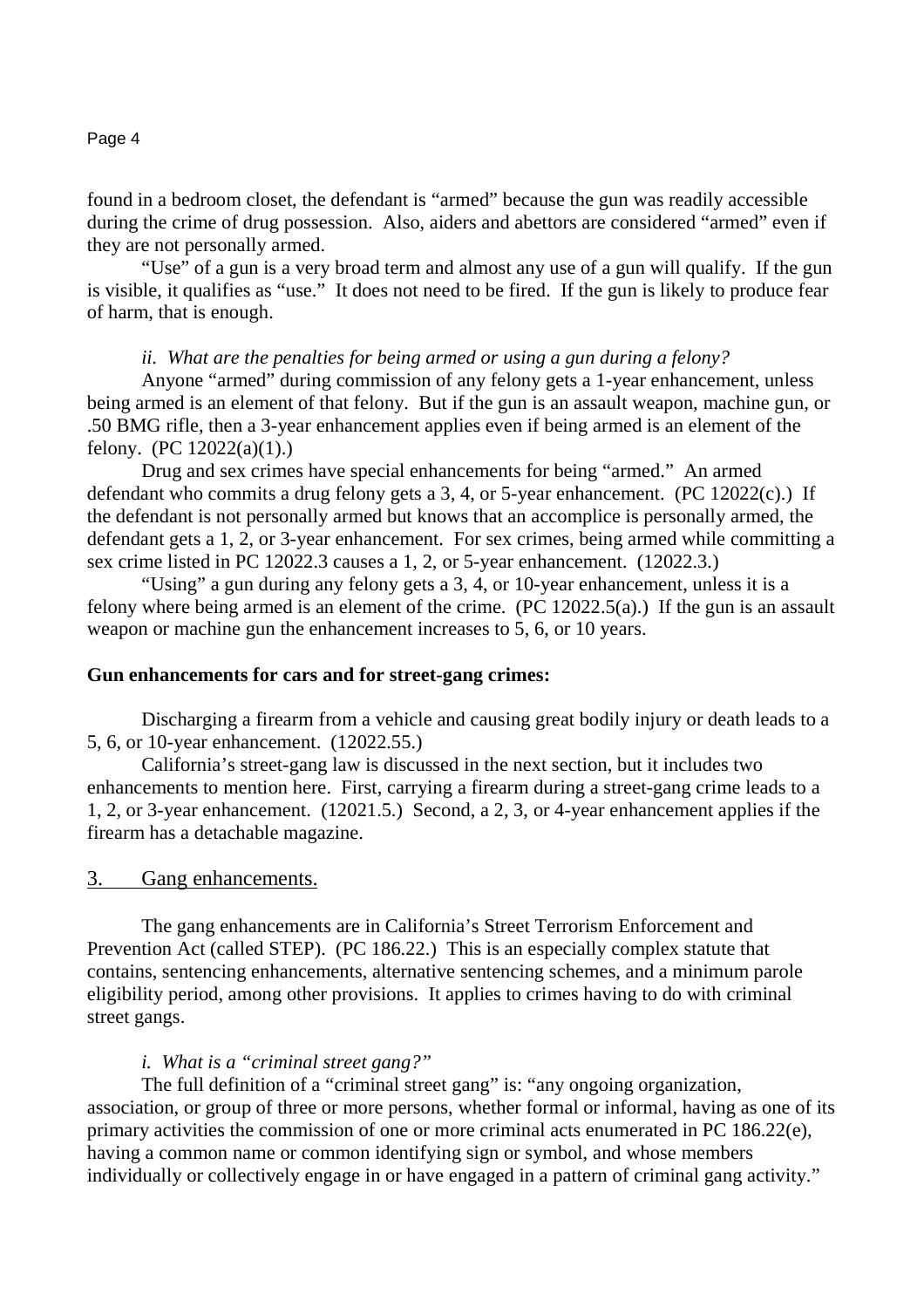(PC 186.22(f).) This complicated definition boils down to three elements of a criminal street gang:

- (1) an ongoing association involving 3 or more participants that have a common name or identifying sign or symbol;
- (2) the association has as one of its primary activities the commission of at least one of the specified crimes (discussed below); and
- (3) the group's members either separately or as a group must have engaged in a pattern of criminal gang activity.

 That raises the question of what is, "a pattern of criminal gang activity" in element three? The pattern requires that at least two of the specified offenses (discussed in next paragraph) be committed within 3 years of each other, by at least two people, and on two separate occasions. The current charge can count as one of the two offenses.

 Finally, STEP lists several crimes that apply to element 2 and that qualify as offenses that prove a pattern of gang activity. Thirty-three are listed in PC 186.22(e), but major ones include: assault with a deadly weapon, robbery, homicide or manslaughter, drug offenses, shooting at an inhabited dwelling or car, shooting from a car, grand theft, burglary, rape, kidnapping, carjacking, and carrying a concealed or loaded firearm.

*ii. When do the gang enhancements apply under STEP?*

 STEP applies severe sentence enhancements when a person is convicted of a felony that is committed:

- (a) for the benefit of, at the direction of, or in association with any criminal street gang; and
- (b) with the specific intent to promote, further, or assist in any criminal conduct by gang members.

 Regarding element (a), crimes can "benefit" a criminal street gang in many ways. Some include: retaliation, financial gain, respect or intimidation, increasing someone's personal status within the gang, preventing arrest, and intimidating witnesses.

 Also regarding element (a), crimes are "associated with" a criminal street gang anytime the defendant commits the crime with another gang member. Crimes are also "associated with" a gang if they have any connection to a gang. In one example, a defendant received a gang enhancement for illegal possession of a handgun. The gun possession was "associated" with a street gang because the defendant hid the gun at another gang member's house. *People v. Margarejo* (2008) 162 Cal. App. 4th 102.

 Moving on to element (b), a broad range of conduct shows a "specific intent to promote, further, or assist" criminal conduct by gang members. Any crime that intimidates rival gangs or neighborhood residents will suffice. If the crime helps, aids, or promotes *any* criminal conduct by gang members, that will satisfy the specific-intent element. It is not enough, however, for the prosecution to rely on gang membership and criminal history alone. Something else has to be proven.

 To summarize, STEP's gang enhancements apply whenever elements (a) and (b) are satisfied.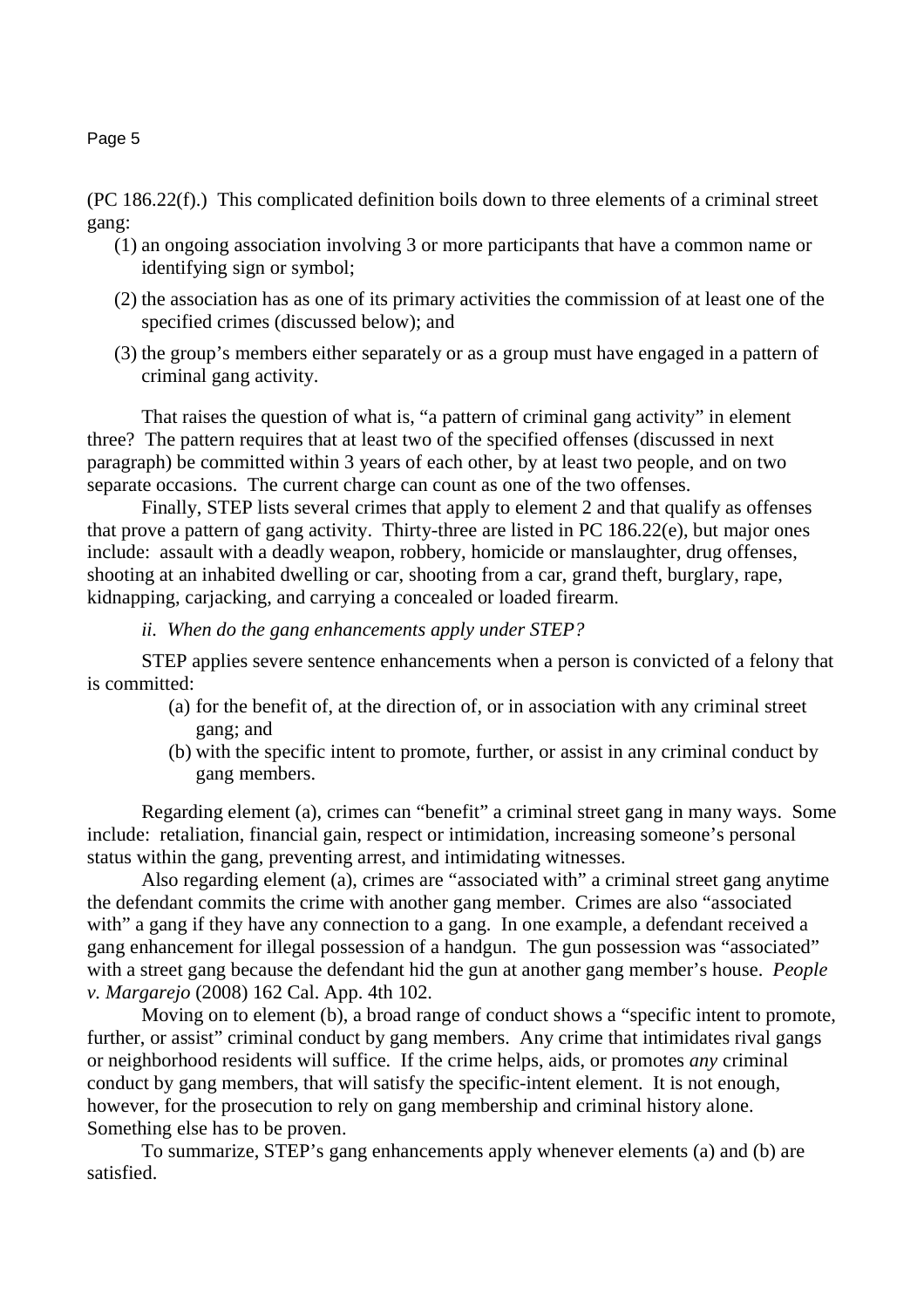*iii. What enhancements apply under STEP?*

 There are three enhancements that apply when a person is convicted of a felony that triggers STEP enhancements.

- 1. For *any* felony: 2, 3, or 4-year enhancement.
- 2. For *serious* felonies: 5-year enhancement.
- 3. For *violent* felonies: 10-year enhancement.

Serious felonies are listed in PC 1192.7(c), and violent felonies in 667.5(c).

# *iv. What other sentencing changes does STEP create?*

STEP has three alternative sentencing schemes that increase punishment.

First, *any crime* (even misdemeanors) that meets the STEP elements is treated as a "wobbler" offense, meaning it can be sentenced like a misdemeanor or like a felony. This means the court can sentence to either up to a year in county jail, or in state prison for 1, 2, or 3 years. (PC 186.22(d).)

 Second, some felonies get life sentences under STEP. They include home invasion robbery, carjacking, shooting at an occupied vehicle or building, shooting from a moving vehicle, extortion, and threatening a witness or victim. Commit any of these crimes as a streetgang crime, and the sentence is 15 years to life. The only exceptions are for extortion and threatening a witness or victim, which get 7 years to life.

 Lastly, STEP increases the minimum parole period if a defendant commits a street-gang crime that is normally punishable by an indeterminate life sentence. In that case, the minimum parole eligibility is 15 years. For example, the normal sentence for kidnapping to commit a robbery is 7 years to life. But if the kidnapping meets STEP's elements for a street-gang crime, then the sentence becomes 15 years to life instead.

# *v. Conclusion*.

 STEP is complex, and the enhancements can be confusing. But to summarize, the enhancements apply whenever a person commits a felony that is: (a) for the benefit of, at the direction of, or in association with any criminal street gang; and (b) with the specific intent to promote, further, or assist in any criminal conduct by gang members.

# 4. Enhancements for crimes causing great bodily injury.

 After learning about gang enhancements, the enhancements for causing great bodily injury (GBI) are refreshingly straightforward.

 The first question is determining what injuries qualify as a "great bodily injury." The Penal Code calls it, "a significant or substantial physical injury." (12022.7(f).) This is a broad definition, and the jury gets to decide whether an injury qualifies or not. With sex offenses, giving the victim a sexually-transmitted disease can qualify as GBI. At least one jury found that pregnancy was a GBI, where the defendant had consensual (but illegal) sex with a minor.

 The standard GBI enhancement is 3 years, and it applies to anyone who causes GBI during the commission of a felony or an attempted commission. (PC 12022.7(a).) It does not

#### Page 6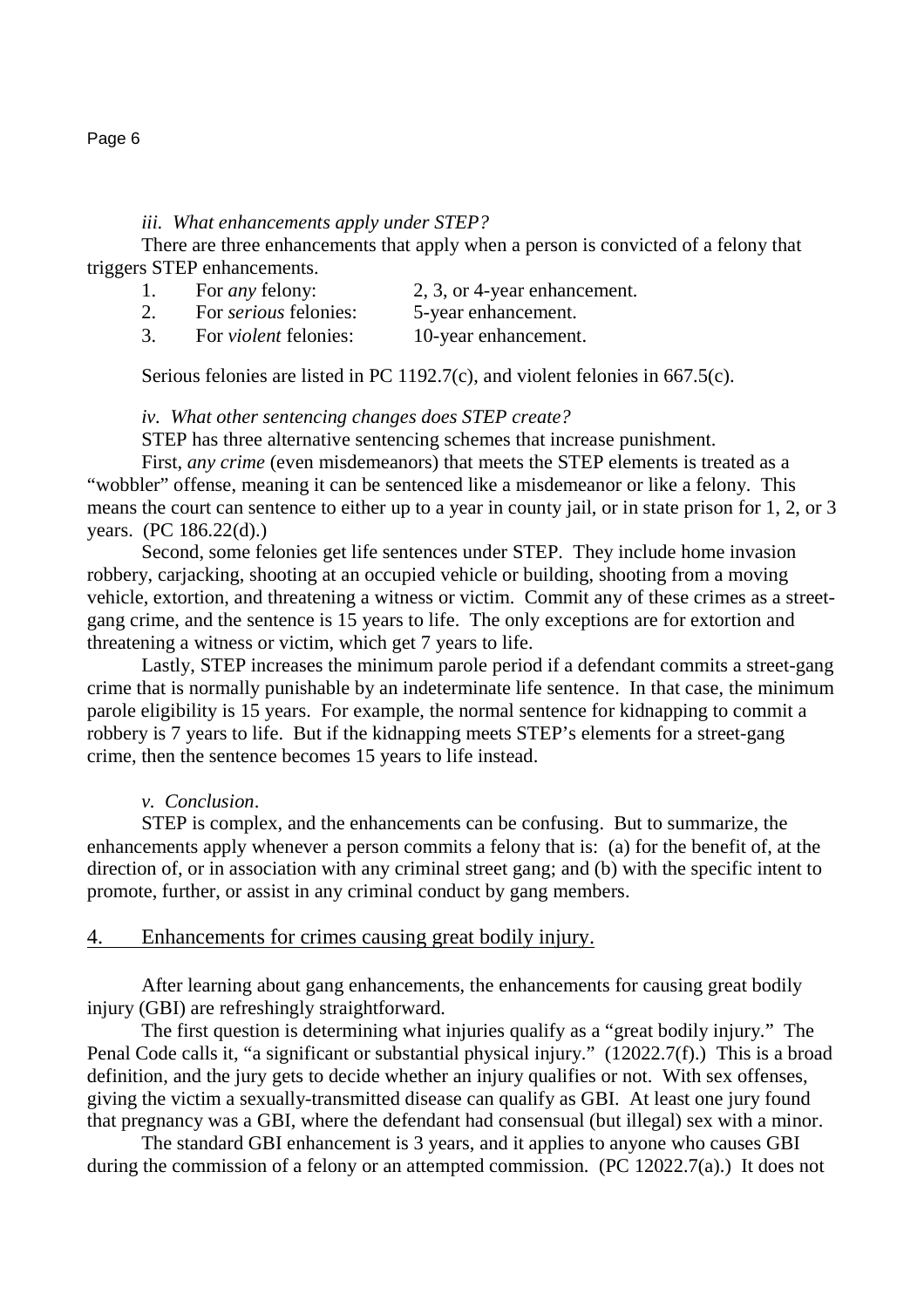apply if the only person who suffers GBI is an accomplice.

 A harsher enhancement applies when GBI or death results from shooting a firearm from a vehicle. In that case the enhancement is 5, 6, or 10 years. But this enhancement only applies when the defendant had the intent to cause GBI or death.

 The GBI enhancement has one limitation. It cannot be applied if causing GBI or serious bodily injury is an element to the offense. As a result, it does not apply to murder or manslaughter. As another example, PC 243(d) is the crime, "battery involving the infliction of serious bodily injury." Because inflicting a serious injury is part of the crime, the defendant cannot also be punished with a GBI enhancement.

 Finally, remember that some of the enhancements discussed earlier in this article involved GBI. For example, any felony where the defendant causes GBI counts as a violent felony under the three-strikes law.

# 5. Carjacking enhancements.

 Carjacking has already been discussed above, because it is both a serious and a violent felony. Hence, a *prior* conviction for carjacking will result in a 5-year enhancement for a *new* felony conviction. It is also covered by STEP and the 10-20-life firearm enhancement.

 However, there are a few other enhancements. Personally using a deadly weapon during a carjacking gets a 1, 2, or 3-year enhancement. (PC 12022(b)(2).) There is also an enhancement applied to defendants who served prior prison terms for violent felonies. If those defendants are convicted of carjacking, the court imposes a 3-year enhancement for *each* prior prison term the defendant served for a violent felony. (PC 667.5(a).)

# 6. Consecutive versus concurrent sentences.

This section explains how courts choose between consecutive and concurrent sentences, and how to calculate the total consecutive sentence.

*i. What is the difference between consecutive and concurrent sentences?*

 This question comes up when a defendant is convicted of more than one crime in a single case. For example, suppose a defendant was convicted of two crimes, A and B, and they both carry a 4-year sentence. If the sentences are "concurrent," they are served at the same time. The defendant serves both 4-year sentences together and gets out after 4 years. But, if the sentences are "consecutive," they are served one after the other. So the defendant serves 4 years for crime A, and then serves another 4 years for crime B, for a total of 8 years.

*ii. How do courts choose between consecutive and concurrent?*

 Unless a statute requires consecutive sentences, the trial court has discretion to choose. (PC 669.) Most, if not all, of the enhancements in this article are required to be served consecutively.

 The Rules of Court list criteria that courts should consider (Rule 4.425), but the court can also consider factors that are not listed. Here are some factors from the list:

- Were the crimes and their objectives independent of one another?
- Did the crimes involve separate acts of violence or threats of violence?
- Were the crimes committed at a single time in a single place, or at multiple times in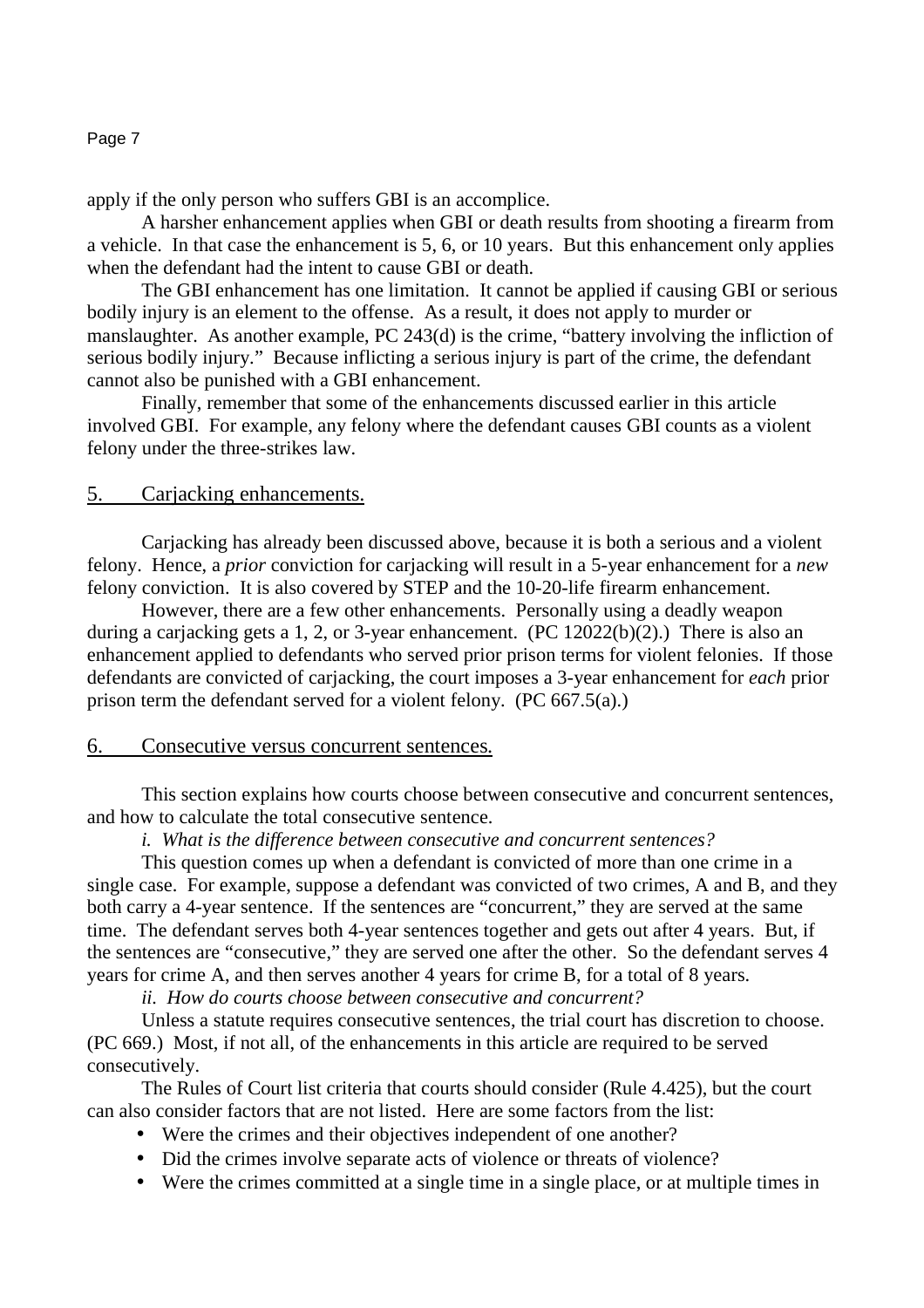multiple places?

 The Rules of Court also list factors that the court cannot use to impose consecutive sentences. (Rule 4.425(b).) This list includes: a fact used to impose the upper sentence term; a fact used to enhance the sentence; and a fact that is an element of the crime.

 If the court chooses to impose consecutive sentences, it has to give a statement of reasons for that choice. (PC 1170(c).)

*iii. How are consecutive sentences calculated?* 

 Calculating the total term for consecutive sentences is not as simple as adding up the sentences for each crime. Instead, there is a three-step process. But before we get to the steps, we have to define some terms.

 Three terms need defining. First, the "principal term" means the crime for which the court *imposes* the longest sentence, plus enhancements that apply to that crime. The principal term is not necessarily the crime with the longest *possible* sentence. Second, the "subordinate term" simply means the term for the other crimes (not the principal), plus enhancements for the other crimes. For example, assume defendant is convicted of crimes A, B and C, and in order the defendant is sentenced to 5, 3, and 1 years. Crime A's 5-year term is the "principal term" because it was the longest sentence imposed. Crimes B and C are the subordinate terms. Finally, the "aggregate term" is the total sentence.

Now, here are the three steps courts apply to calculate the aggregate term.

 In step one, the court freely chooses the principal term, including any enhancements. This is easy because the judge simply uses whatever crime he or she gave the longest sentence for.

 Step two is more complicated. In step two, the court calculates the subordinate term by imposing one-third of the middle term for the other crimes, and one-third of the enhancements. If an enhancement has multiple terms (for example the 3, 4, or 10-year enhancement for use of a firearm in PC 12022.5), the court chooses the one that best serves the interests of justice, then imposes one-third of that term. We will see an example in a moment.

Step three is to add the principal and subordinate terms together.

#### *iv. An example*.

 Suppose defendant is convicted of three crimes: (1) lewd and lascivious act on a child under age 14; (2) second-degree robbery with a victim older than 65; and (3) unlawful driving of a motor vehicle. Now we apply the three steps.

 In step one, we calculate the principal term. The lewd-and-lascivious-act conviction has a sentencing range of 3, 6, or 8 years. The robbery conviction has a range of 2, 3, or 5 years. Either one can serve as the principal term. It depends on which charge the judge decides to impose the longer sentence for. We will assume the judge sentences the defendant to 8 years for the lewd-act conviction. That becomes the principal term.

Step two is calculating the subordinate term. Count 1 is the principal, so counts 2 and 3 will form the subordinate term. Remember, for the subordinate term, the court imposes onethird of the middle term, and one-third of any enhancements.

 So, for count 2, the robbery, the range is 2, 3, or 5 years. The court will impose onethird of the middle term. Here, the middle term is 3 years, and one-third of that is one year. So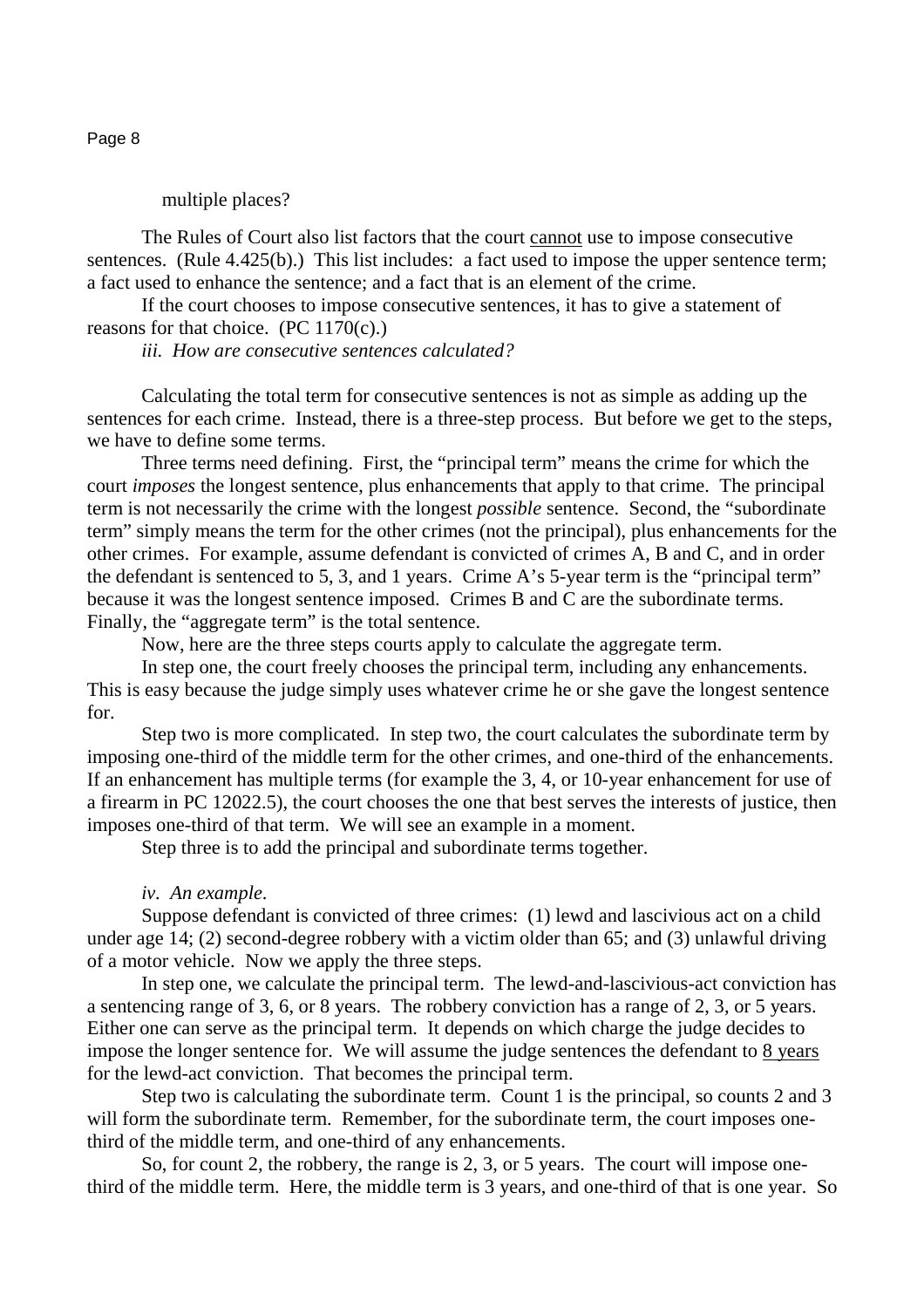the subordinate term on the robbery charge is one year. The robbery charge also has a 1-year enhancement because the victim was over age 65. The court will impose one-third of that enhancement. One-third of one year is 4 months.

 For count 3, unlawful driving, the sentencing range is 16 months, 2 years, or 3 years. To calculate the subordinate term the court uses one-third of the middle term. One-third of 2 years is 8 months.

**The total subordinate term** is 1 year 4 months for the robbery and enhancement, plus 8 months for unlawful driving. One year + 4 months + 8 months = **2 years.**

In step 3, we add the principal and subordinate terms to find the aggregate term. Here, the principal term is 8 years for count 1. The total subordinate term is 2 years. So the aggregate term is  $8 + 2 = 10$  years.

#### *v. Another example.*

 Now we will see an example where the court does not choose the longest available sentence as the principal term. Suppose the defendant is convicted of crimes A and B:

A's sentence range: 16 months, 2 years, or 3 years.

B's sentence range: 2, 3, or 4 years.

 The sentencing court can choose either crime as the principal term, even though the max on crime B is longer than the max on crime A.

 For step one (calculating the principal term), assume the court imposes the lower term of 16 months for crime A. Even though that sentence is shorter than the minimum for crime B, the 16-month sentence will serve as the principal term here.

 For step two (calculating the subordinate term), the court imposes one-third of the middle term for crime B. The middle term is 3 years, and one-third of that is one year.

 Now it makes sense that crime A is the principal and crime B is the subordinate. It is because the principal term is always the longest sentence the court actually imposes. Here, 16 months for crime A is longer than one year for crime B, so crime A is the principal term. This example shows that the principal term is the longest sentence *imposed*, not just the longest sentence *possible*.

## 7. Conclusion.

Hopefully the sentencing enhancements are easier to understand now. These are very harsh laws, and the years can pile up quickly. Share this knowledge with your family and friends. The more people who learn about how the system actually works, the more likely change will come.